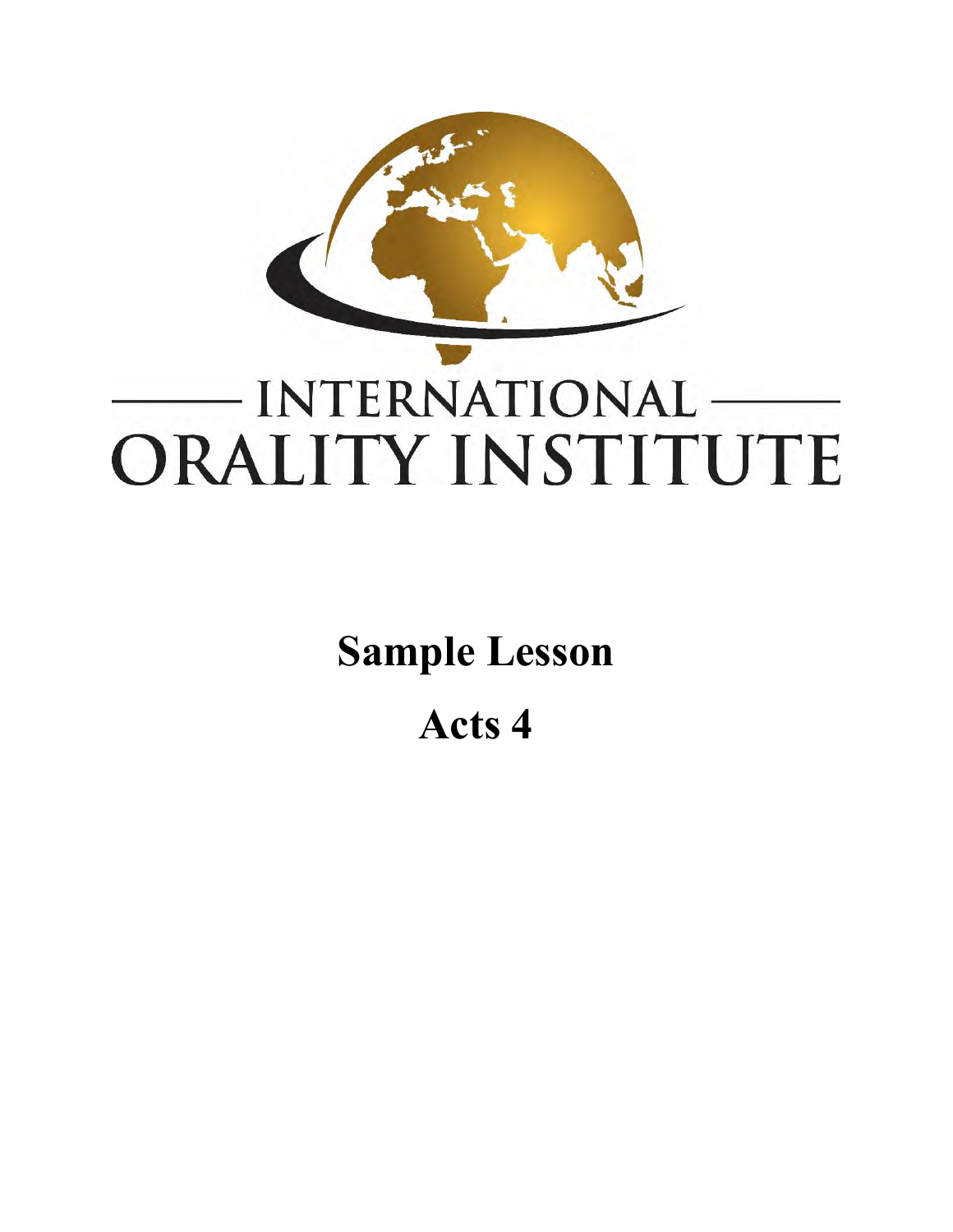## **Witnessing Peter and John Before the Sanhedrin Acts 4:1-21**

Acts 4

<sup>1</sup>The priests and the captain of the temple guard and the Sadducees came up to Peter and John while they were speaking to the people. <sup>2</sup>They were greatly disturbed because the apostles were teaching the people and proclaiming in Jesus the resurrection of the dead. <sup>3</sup>They seized Peter and John, and because it was evening, they put them in jail until the next day. 4 But many who heard the message believed, and the number of men grew to about five thousand.

<sup>5</sup>The next day the rulers, elders and teachers of the law met in Jerusalem. <sup>6</sup>Annas the high priest was there, and so were Caiaphas, John, Alexander and the other men of the high priest's family. <sup>7</sup>They had Peter and John brought before them and began to question them: "By what power or what name did you do this?"

<sup>8</sup>Then Peter, filled with the Holy Spirit, said to them: "Rulers and elders of the people! <sup>9</sup>If we are being called to account today for an act of kindness shown to a cripple and are asked how he was healed, <sup>10</sup>then know this, you and all the people of Israel: It is by the name of Jesus Christ of Nazareth, whom you crucified but whom God raised from the dead, that this man stands before you healed. <sup>11</sup>He is

" 'the stone you builders rejected,

which has become the capstone. <sup>12</sup>Salvation is found in no one else, for there is no other name under heaven given to men by which we must be saved."

<sup>13</sup>When they saw the courage of Peter and John and realized that they were unschooled, ordinary men, they were astonished and they took note that these men had been with Jesus. <sup>14</sup>But since they could see the man who had been healed standing there with them, there was nothing they could say. <sup>15</sup>So they ordered them to withdraw from the Sanhedrin and then conferred together. <sup>16</sup>"What are we going to do with these men?" they asked. "Everybody living in Jerusalem knows they have done an outstanding miracle, and we cannot deny it. <sup>17</sup>But to stop this thing from spreading any further among the people, we must warn these men to speak no longer to anyone in this name."

<sup>18</sup>Then they called them in again and commanded them not to speak or teach at all in the name of Jesus. <sup>19</sup>But Peter and John replied, "Judge for yourselves whether it is right in God's sight to obey you rather than God. 20For we cannot help speaking about what we have seen and heard."

<sup>21</sup>After further threats they let them go. They could not decide how to punish them, because all the people were praising God for what had happened.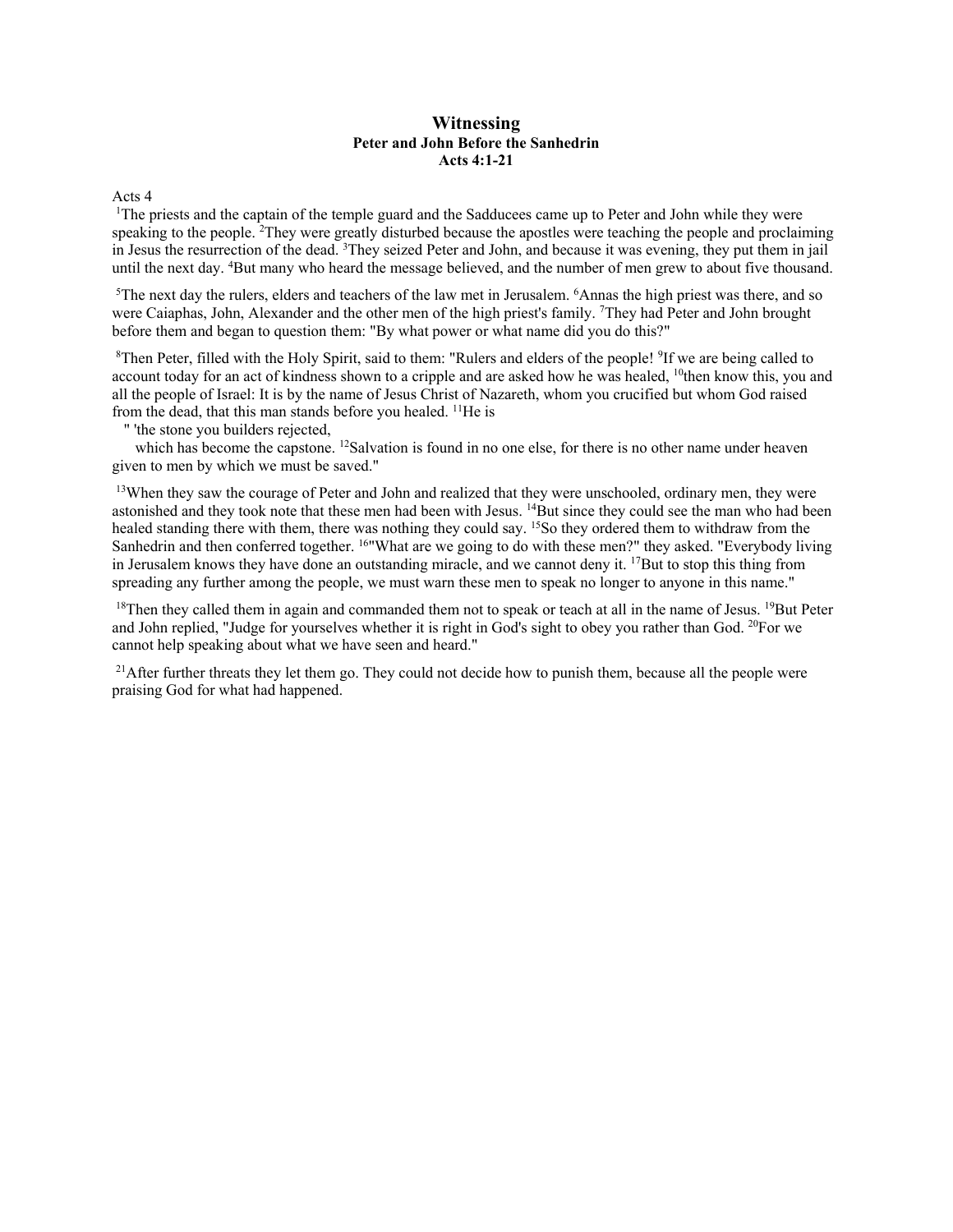# **Study Questions: Witnessing Acts 4:1-21**

# **Introduction:**

Peter and John had gone up to the temple to pray and as they entered, they healed a man that had been crippled from birth. After using that opportunity to tell people about Jesus and the power in His name, they were put in jail for what they had said. However, jail just gave them an opportunity to tell the rulers, elders, teachers of the law and the high priest's family about Jesus.

Today, we can also face opposition for telling people about Jesus, yet it is the message that our world needs to hear. Whether it is through trials or times of praise, each and every circumstance can convey Jesus Christ's work in our lives. Our purpose on earth is not only to know Jesus, but also to tell those around us so they may know Him. Peter's message to the leaders is clear, "Salvation is found in no one else, for there is no other name under heaven by which we must be saved."

## **Goals:**

Knowledge

- To know that the Lord gives everyone who believes personal experiences of God that others need to hear.
- To understand that resisting or ignoring the work of God is opposing God.

#### Attitude

– To have kindness and courage as we testify about Jesus.

## Actions

- To use every blessing and trial in life to tell people about the greatness of God.
- To obey God rather than men when people try to silence the Gospel of Christ.

## **Memory Verses:**

Matthew 10:19-20 "But when they arrest you, do not worry about what to say or how to say it. At that time you will be given what to say, for it will not be you speaking, but the Spirit of your Father speaking through you." 1 Peter 3:15-16 "But in your hearts set apart Christ as Lord. Always be prepared to give an answer to everyone who asks you to give the reason for the hope that you have. But do this with gentleness and respect, keeping a clear conscience, so that those who speak maliciously against your good behavior in Christ may be ashamed of their slander."

#### **Scriptures for Further Study:**

Matthew 10:19-20; 28:18-20; Acts 1:8, 2:22-38; 14:1-7; Romans 1:16; 1 Corinthians 15:1-6; 1 Peter 3:15-16

#### **Questions about the Story:**

- 1. What is strange about being arrested for healing someone and preaching about Jesus in the temple? (Acts 4:1 The temple is where people should come for healing, prayer, and talking about what God has done. It should be the most welcoming place.)
- 2. Why did the priests and the captain of the temple arrest Peter and John for **speaking about Jesus**? (Acts 4:1-2 These same leaders were the ones that had crucified Jesus. They were greatly disturbed because they were proclaiming Jesus' resurrection. To them, preaching that Jesus was the Messiah, seemed to go against everything in their religion.)
- 3. What type of **opposition** did Peter and John face? (Acts 4:3, 7, 18 The leaders of Jews put them in jail, had them face trial and commanded them not to speak in the name of Jesus.)
- 4. What was it about the **message** that caused such a response? (Acts 4:10-12 It was Jesus, whom they had crucified, denied and rejected that was raised from the dead. It was Jesus as the Messiah and the power in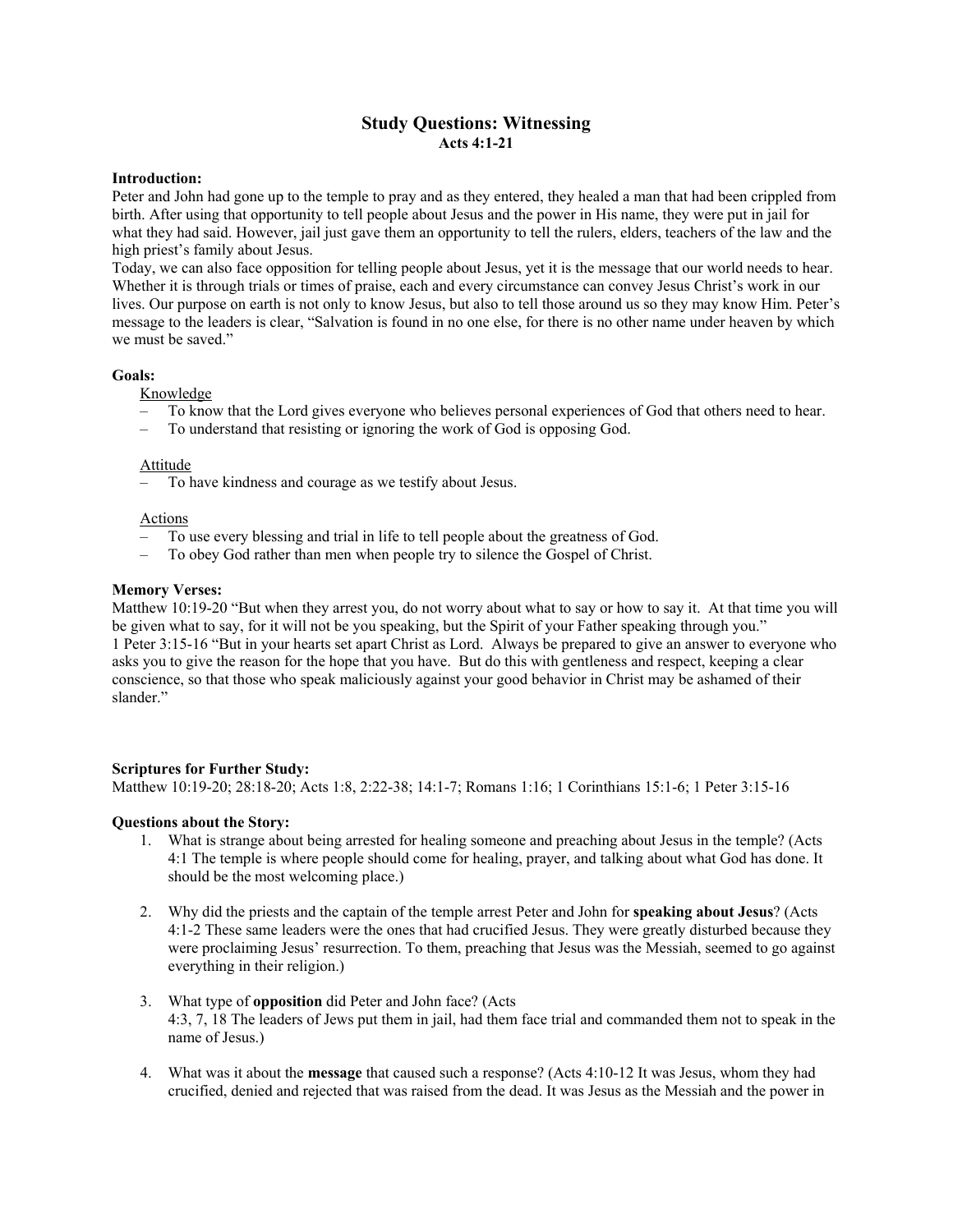His name that they did not believe. It was the exclusive claim that salvation was found in no one else.)

- 5. What was the **response** from those in the crowd who had heard the message and proclamation of the good news of Jesus Christ? (Acts 4:4 Many who had heard the message believed and added themselves to those who were already of the faith.)
- 6. How did the rulers, elders, teachers of the law and high priest's family **respond** to the message? (Acts 4:13-17 They were astonished at Peter and John and their confidence. They were left speechless by the fact that the man who had been healed was standing there. They were confused about what to do with them. They were unwilling to believe even though they recognized it as an outstanding miracle that they could not deny and they were defiant by commanding Peter and John to stop speaking in Jesus name.)
- 7. What types of **power** are being referred to? (Acts 4:7-19 The leaders are wondering where the healing power came from. Peter responds in the power of the Holy Spirit. The healing was done in the power of the name of Jesus. The leaders tried to use their power to stop Peter and John, but God's power or authority was above all.)
- 8. Why did Peter direct the attention and glory for the healing to Jesus? (Acts 4:10 Since it was not Peter that healed the man, he could not take any credit for the healing. Since it was Jesus that healed the man, Peter should not have been credited for the good that was done.)
- 9. What was behind Peter and John's question of whether they should obey God rather than the religious leaders? (Acts 4:19-20 It was the responsibility of the priests and elders to be the intercessors between the people and God. Instead, they had become the roadblock. They were unwilling to acknowledge that this outstanding miracle was from God.)

## **Application Questions:**

- 1. What strange things do we face in telling people about Jesus? (Acts 4:1 We can find strong resistance in our homes or with our families. We can also find receptivity from some of the most unlikely people and the strangest of places.)
- 2. What is the **message** that we have to proclaim to the world around us? (Acts 4:2, 12 The message of the good news of Jesus is needed in the whole world. It is in Jesus that we have forgiveness of our sins, the hope of resurrection, salvation, and healing.)
- 3. How can you share Jesus Christ with those around you?
- 4. What positive response have you received from those opportunities?
- 5. What type of **opposition** will we face as we share Jesus? (Acts 4:3, 7, 18 Like Peter and John, many Christians face threats, jail, punishment and trials.)
- 6. What will be the **response** of the world around us when we share the Gospel of Jesus Christ? (Acts 4:1-4 The response of the world will vary widely. Those whom the Holy Spirit has been working in will come to salvation and stand in awe at the love and grace of Jesus Christ. Those who are resisting the work of God will be disturbed by the Gospel and respond negatively.)
- 7. Why do we have no reason to fear when we are questioned for our faith? (Acts 4:8 Because we have the **power** of the Holy Spirit living in us. We are serving the Almighty God who has all authority in the earth. Matthew 10:19-20 says He will give us the words to say at the right time.)
- 8. How can we be a witness for Jesus when we are questioned about our lives and what we are doing? (Acts 4:10-11 We can serve as a witness for Jesus even when we are questioned and endure hardship by pointing people back to Jesus Christ and giving Him the glory from our lives. We must always be ready to give an